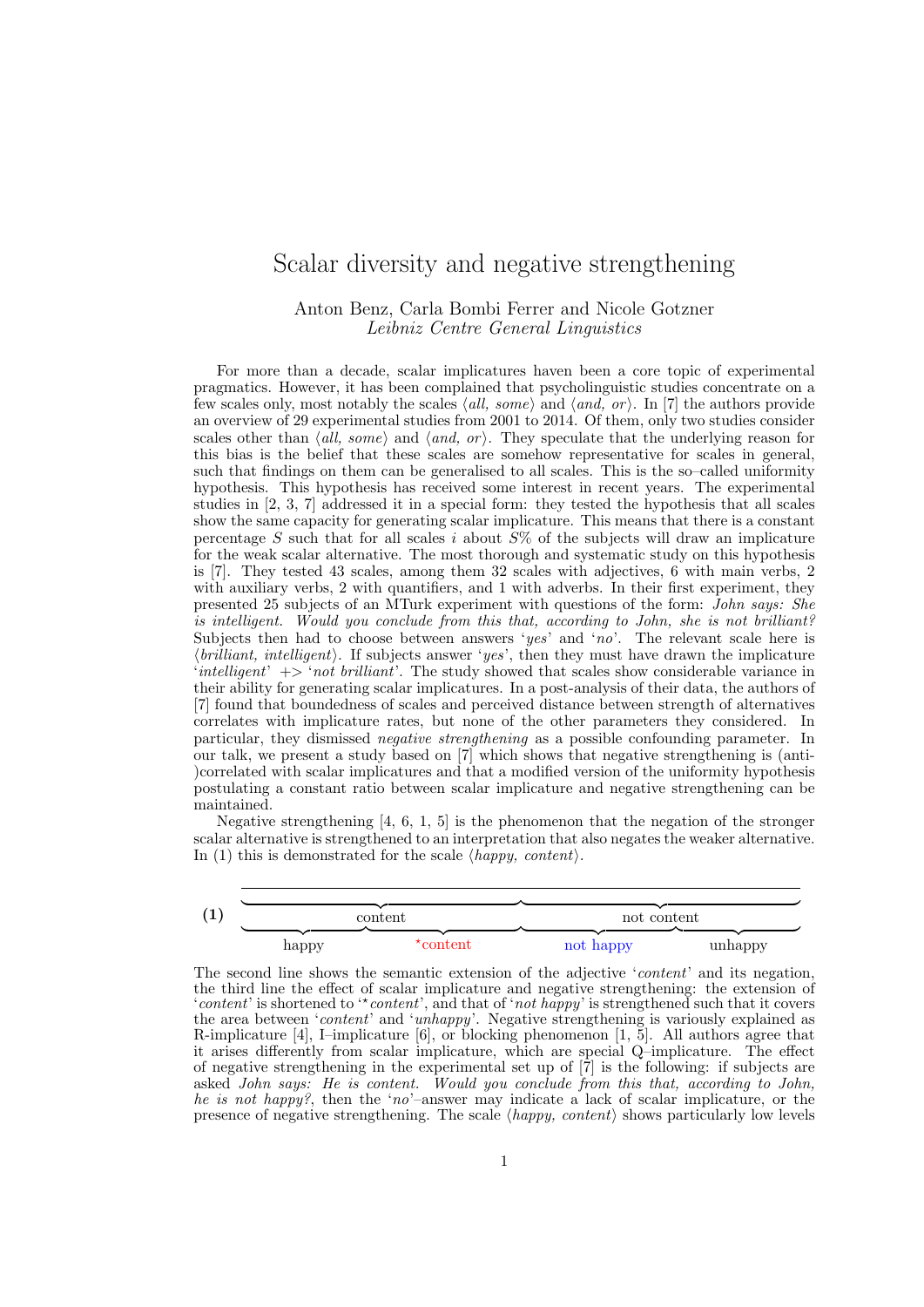

Table 1: Fit of modified uniformity hypothesis for M-scales (left) and L-scales (right) x-axis: rate of negative strenghtening, y-axis: rate of scalar implicature orange: bounded scales, blue: unbounded scales, blue line: regression, green line: predicted by UH

of scalar implicature (4%). The authors dismiss this possibility, among other reasons, with the argument that their data show that scales with negative strong scale mates (henceforth neg-scales) generate high rates of implicature although these scales are known for showing a robust tendency towards negative strengthening. In order to test relevance of negative strengthening, we did an experiment with exactly the same items and fillers as [7] used in their experiment (Exp. 1), but modified the questions. For example, for  $\langle \text{happy}, \text{content} \rangle$ , we asked subjects John says: He is not happy. Would you conclude from this that, according to John, he is not content? If they answer 'yes', this indicates that they negatively strengthened 'not happy' to 'not content'. On average, for all scales,  $42.3\%$  of the subjects answered 'yes'. Selected results are shown in (2), with neg-scales on the right. Contrary to expectations, neg-scales are not particularly strong triggers of negative strengthening. Overall, we observe a correlation between  $s_o(i)$ , the observed % of SIs for scale i, and  $(1 - n_o(i))$ , with  $n_o(i)$  the % of NS for i (Spearman's rank correlation: 0.463,  $p < 0.002$ ).

(2) Results for selected scales: % of scalar implicature (SI) from [7], % of negative strengthening (NS) from our study

| Scale                                                                                                                                                                                                                    | SI                                                 | NS                                          | Scale                                                                                                                                                                                                                               |                                      | NS                                |
|--------------------------------------------------------------------------------------------------------------------------------------------------------------------------------------------------------------------------|----------------------------------------------------|---------------------------------------------|-------------------------------------------------------------------------------------------------------------------------------------------------------------------------------------------------------------------------------------|--------------------------------------|-----------------------------------|
| $\langle free, \ cheap \rangle$ :<br>$'all, some$ :<br>love, like).<br>$\langle \textit{finish}, \textit{start} \rangle$ :<br>$\langle$ exhausted, tired $\rangle$ :<br>$\langle \text{happy}, \text{content} \rangle$ : | $100\%$<br>96%<br>$50\%$<br>21\%<br>$4\%$<br>$4\%$ | 28\%<br>$42\%$<br>43\%<br>14%<br>69%<br>92% | $\langle \text{impossible}, \text{ difficult} \rangle$ :<br>$\langle none, few\rangle$ :<br>$\langle unsolvable, \, hard \rangle$ :<br>$\langle unavailable, \, scarce \rangle$ :<br>$\langle$ unforgettable, memorable $\rangle$ : | 79%<br>75%<br>71\%<br>62\%<br>$50\%$ | 25%<br>31\%<br>43\%<br>58%<br>56% |

The studies of [2, 3, 7] convincingly show that the uniformity hypothesis  $s_0(i) = s$  for a constant s is false. However, we may ask whether there are other uniform constants that represent a similarity of behaviour for certain classes of scales. Given the correlation between  $s_o(i)$  and  $1 - n_o(i)$ , the simplest reformulation of the uniformity hypothesis (UH) is to postulate a constant ratio between these values, i.e. there is a constant s such that for all i  $s_o(i) = s(1 - n_o(i))$ . The constant s can be fitted to the data. In Table 1, the results are shown for two classes of scales: M-scales for which the semantic extension of the scale mates covers a stretch from the middle to one extreme (e.g.  $\langle \text{happy}, \text{content}\rangle$ ), and L-scales in which they cover the whole stretch except for the lower end (e.g.  $\langle all, some \rangle$ ). As we can see, the two classes show a radically different behaviour. Whereas M-scales can be very well characterised by a fitted constant of  $s = 0.80$  (SD 0.22), L-scales do not follow UH  $s = 0.73$ , SD 0.45). We therefore propose the modified UH as a diagnostic that allows for more fine–grained differentiations between scale classes.

Conclusion. We show that a modified version of the uniformity hypothesis is consistent with the data presented by previous experimental studies. We present the first study that shows a numerical correlation between two different types of implicature: scalar implicature which are Q–based, and negative strengthening which is I– or M–based. The correlation between SI and NS may be sensitive to general scale structure. This shows that a more fine grained typology of scales can be motivated by numerical analysis.